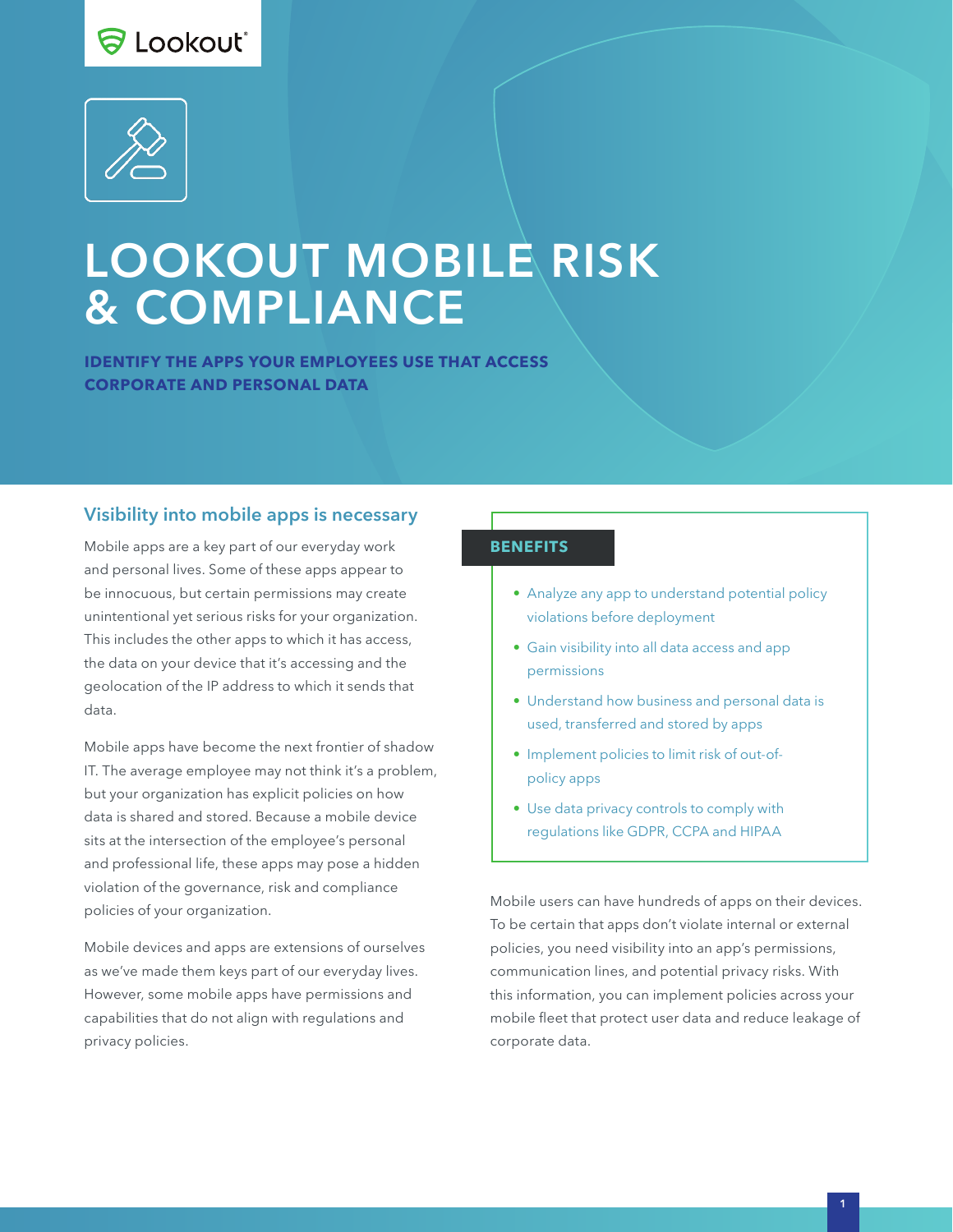# Compliance and privacy standards apply to mobile

Most organizations have visibility into the data transfer and storage practices of laptop and desktop apps, but lack parallel capabilities on mobile. Without insight into mobile apps, security and compliance teams have a massive gap in protecting corporate data used on mobile endpoints. Today's risk management strategies must now include mobile apps and devices. Visibility into mobile app risks is necessary to protect your organization from the risks of data loss and maintain compliance with regulations.

Without the right tools, your security team can't analyze the capabilities, permissions and data access controls of apps used by your employees. Even when using mobile device management (MDM) or mobile application management (MAM) solutions, these approaches don't provide visibility into all the risks and vulnerabilities of native and third-party apps used by employees.

### Build data and compliance policies backed by industry-leading intelligence

Lookout Mobile Risk and Compliance provides your team with the visibility into the capabilities of mobile apps. This enables you to apply organization-wide governance, risk and compliance policies to mobile endpoints.

Lookout provides unmatched insight into mobile apps. We have analyzed nearly every version of every mobile app in existence. With security telemetry from more than 120 million apps, Lookout analyzes more than a hundred thousand new app binaries every day. At the same time, we use machine learning to auto convict more than 10,000 apps a day. This approach enables

Lookout to block risky apps and enables app risk scoring by checking if an app:

- Has access to sensitive data such as contacts or the calendar.
- Communicates with cloud services.
- Sends data to servers in foreign countries.
- Has any risky or malicious SDKs.
- Insecurely transfers or stores data.

You can also implement data-protection controls that will ensure alignment with compliance and privacy standards. Doing so includes being able to:

- Implement mobile data privacy controls, limiting risk of corporate data leakage.
- Create customizable policies that permit or block app use by specific risks .
- Add specific apps and app versions to deny lists.
- Run a risk analysis report for any app or IPA/APK file.

Preserving employee privacy is at the core of Lookout Mobile Risk and Compliance capabilities. If a user has an app that violates policy, Lookout provides guidance to the employee on their device about how to remediate the issue on their own. They will appreciate the discretion in the case that the app may indicate aspects of private life that they may not want to share. While an admin may be alerted in the Lookout console that a device is out of compliance, it won't share the specifics such as the name of the app. This discreet and individual communication and remediation process will greatly increase the likelihood of employees resolving compliance issues on their devices with peace of mind that aspects of their personal lives are not exposed at work.